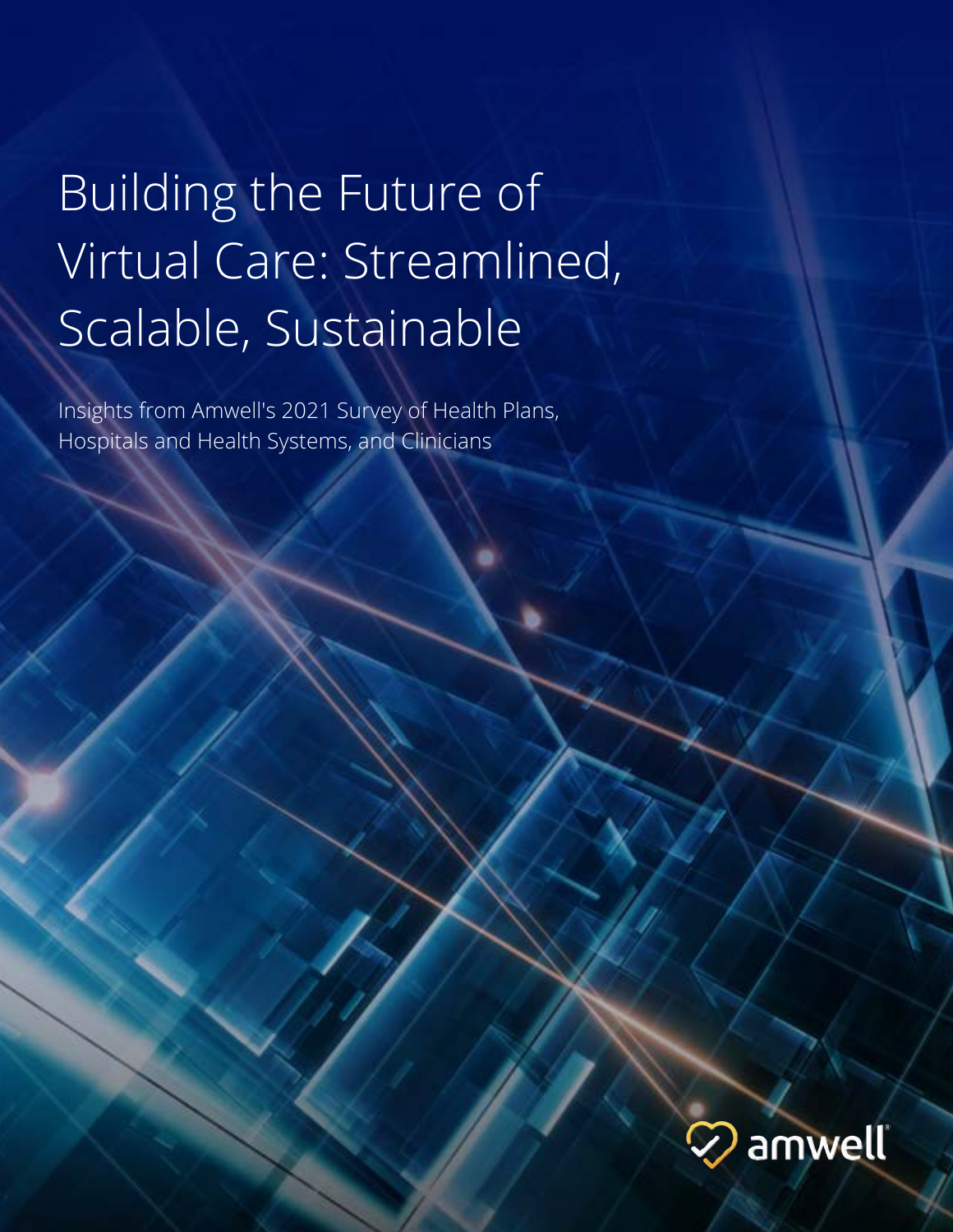

With telehealth here to stay, healthcare leaders are rethinking the role it will play in care delivery and organizational strategy. What factors and priorities are they weighing? What do they envision for the future? We asked them.

In early 2021, as vaccines were rolled out and social distancing restrictions were rolled back, COVID-19 seemed to finally be in the rearview mirror. Just six months later, a new and unpredictable phase of the pandemic is forcing a reassessment of the costs and benefits of COVID precautions and reopening questions about the long-term impact on daily life. Whereas we once spoke of *weathering* or *riding out* the pandemic, experts now talk about *coexisting* with COVID-19. The narrative has changed from one of crisis and resolve to one of adaptation, strategy, and resilience.

Telehealth, which has so closely mirrored the arc of the pandemic, is likewise entering a new phase. The telehealth solutions and stopgaps that were sped into place in 2020 are becoming a permanent fixture of care delivery. Just as people everywhere are reevaluating their plans and priorities in the face of an open-ended pandemic, healthcare leaders are taking stock of their experience with telehealth during the first wave of COVID-19 and are reconsidering the role that virtual care will play in the delivery of care and the long-term strategy of their organization.

To shine a light on this stocktaking and the future direction of virtual care, Amwell and HIMSS Analytics asked senior executives at hospitals, health systems, and health plans around the country about their post-pandemic strategy and their planned investments in telehealth. To keep them honest, we also surveyed frontline clinicians in a broad range of practice settings.

#### **The backdrop**

Here's what we knew going into the survey: Telehealth is here to stay. No longer viewed as a Band-Aid, it has established its place as a critical piece of our healthcare system. Telehealth's newfound place is driving, and being driven by, several overlapping dynamics:

- **E** Stable growth, more use cases. Though telehealth visits, as a percentage of total healthcare visits, have now plateaued below the levels seen during the first peak of COVID-19, use cases are diversifying rapidly, branching out from standbys like urgent care and behavioral health to primary care, specialty care, wellness programs, and much more.
- **Consumer demand.** Patients and consumers have spoken, clearly and consistently: They want more telehealth. Eight in 10 consumers had a positive experience during their last telehealth visit, according to a recent report from the COVID-19 Healthcare Coalition, and nearly three-quarters say a virtual visit would have been preferable to, or interchangeable with, their most recent in-person doctor's appointment. The consumerism that fueled a digital boom in so many other industries has finally arrived in healthcare.
- **Blurred lines.** Digital care on a pandemic scale has accelerated the blurring of roles and the breakdown of silos in the healthcare ecosystem. Value-based care,

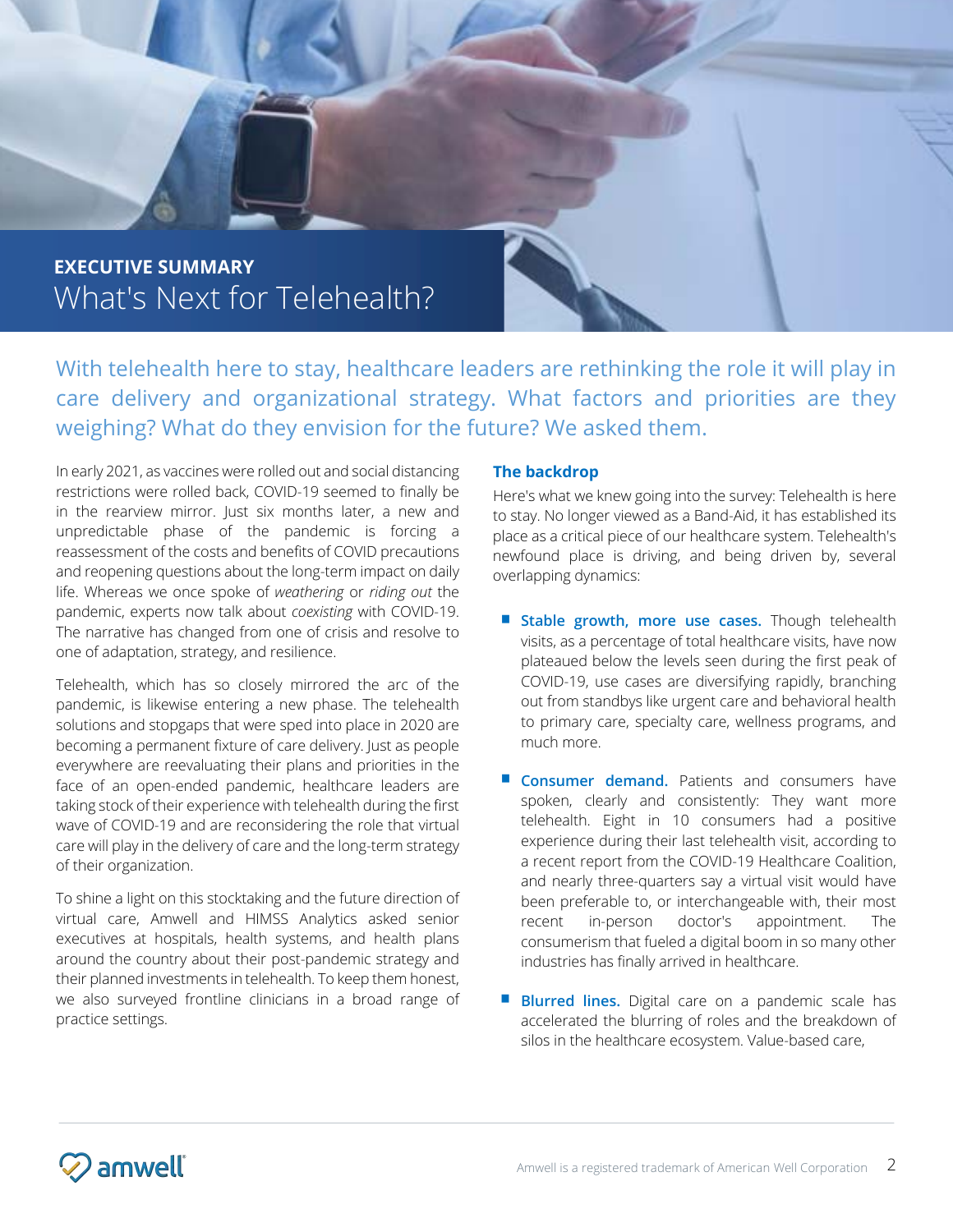### Telehealth Is Here to Stay

#### **Telehealth Visits**

Telehealth claims percentages for the top 100 procedure codes.

#### **Telehealth Visits by Type of Care**

For your most recent telehealth visit, what type of care did you receive?

#### **Preference for Virtual vs. In-Person Care**

Thinking about your last telehealth visit, would you have chosen telehealth over an in-person appointment if both required a co-pay?



Source: COVID-19 Healthcare Coalition Telehealth Impact Study

integrated delivery networks, "payviders" (see box on p. 4) — your healthcare provider is now a payer, and your payer now offers virtual primary care and behavioral health services you can access in the App Store.

§ **More than just video.** The definition of *telehealth* is blurring, too. Once associated mostly with point-topoint video visits, telehealth is expanding quickly to included automated care, asynchronous care, and hybrid care models that seamlessly span the physical and the digital.

From senior executives to hands-on providers, stakeholders across the healthcare ecosystem are processing all of the above and rethinking their near- and long-term strategy as a result.

#### **Survey highlights**

With an eye on these fast-moving changes in our ecosystem, Amwell and HIMSS Analytics surveyed 100 executives at health plans, 102 senior leaders at hospitals and health systems, and 100 frontline clinicians and support staff. Three key trends that emerged from the results:

**1.** Telehealth is growing and diversifying, but it's not always smooth sailing. Despite the consumer enthusiasm and the obvious upside to telehealth in many situations, long-standing barriers to widespread adoption — from clinician resistance to reimbursement uncertainty — remain.

#### **2.** New technology challenges are surfacing.

Integration and interoperability (or lack thereof) and platform "sprawl" are emerging as pressing challenges — especially for hospitals and health systems. Stakeholders across the ecosystem are keen to streamline and systematize their digital infrastructure.

**3.** Differing objectives, shared technology needs. While stakeholders lack a cohesive vision for what the ideal future state looks like, they agree on the core elements that need to be in place: a streamlined experience for patients and providers, interoperability (of platforms as well as data), and a nimble and cohesive infrastructure — ideally including a single platform for telehealth — that can support future growth.

The survey findings — echoing what Amwell is hearing from our clients — suggest that telehealth is entering a critical new phase. As healthcare leaders reflect on the telehealth experience of the past year, their focus is shifting from pandemic-fueled expediency to a "smart-growth" mind-set that prioritizes consolidation, integration, and purposeful central planning.

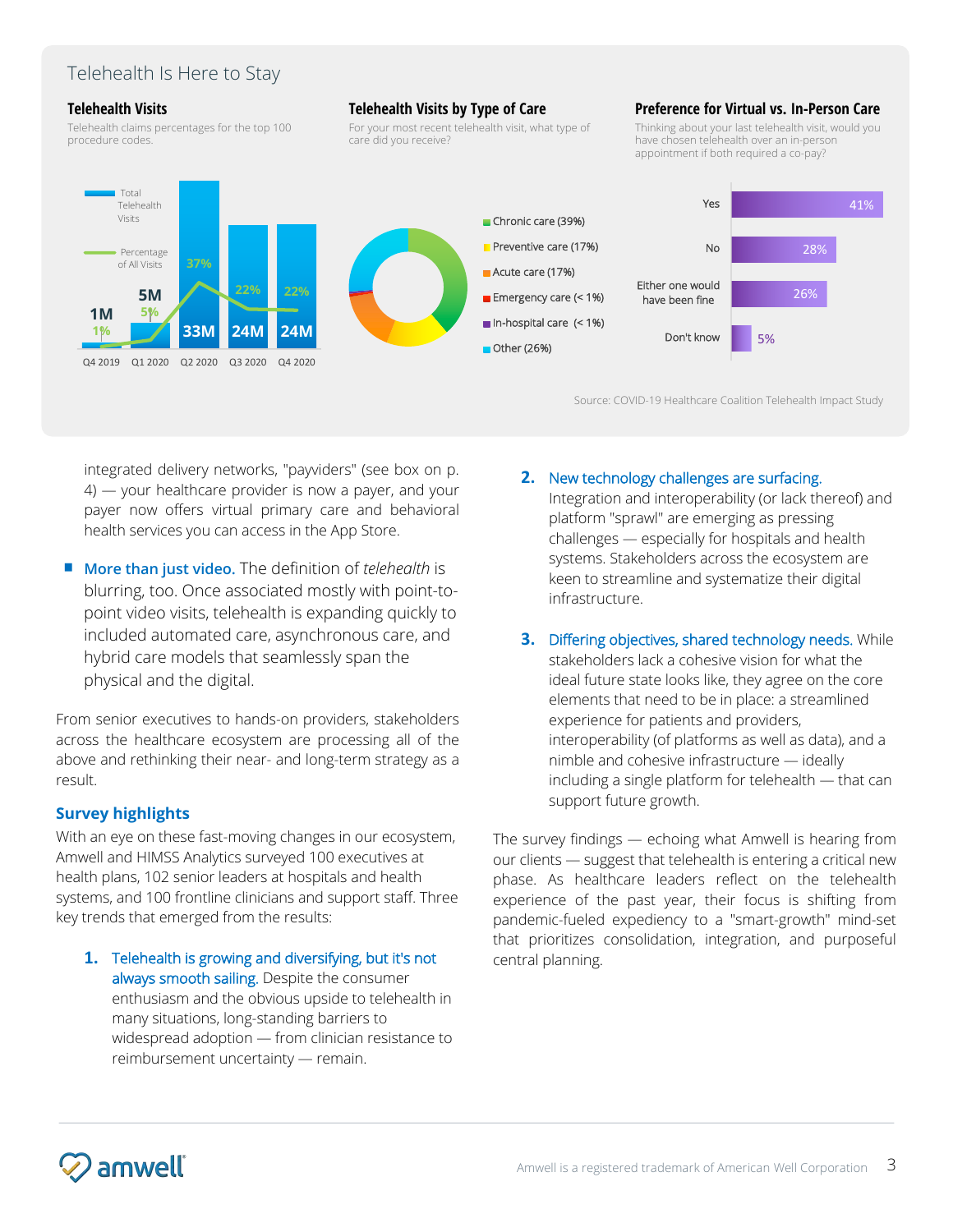#### The Survey at a Glance

This three-part survey was sponsored by Amwell and fielded online in July 2021 by HIMSS Analytics. Researchers screened and qualified participants to ensure that respondents have significant involvement or influence in decision-making regarding digital technology and investments within their organization (for the payer and health system segments), or are actively providing patient care (for the clinician segment). Amwell was not identified as a sponsor of the research.

#### **HEALTH PLANS** N = 100

Senior leaders across multiple functions (claims, member services, IT/technology, analytics, operations, care management, product management, and provider network management) at organizations ranging in size from under 100,000 members to more than 5 million.



#### **HOSPITALS + HEALTH SYSTEMS** N = 102

Hospital and health system leaders from a broad mix of nonprofit and for-profit organizations in urban, suburban, and rural areas. Organizations ranged in size from less than 250 to more than 2,500 beds, and from less than \$250 million to more than \$1 billion in annual revenue.

**Organization**



#### **CLINICIANS** N = 100

Frontline clinicians and support staff who are actively seeing patients and providing care in a variety of specialties. Practice settings covered every region of the country and ranged in size from solo and private practices to large health systems and academic medical centers.



### amwell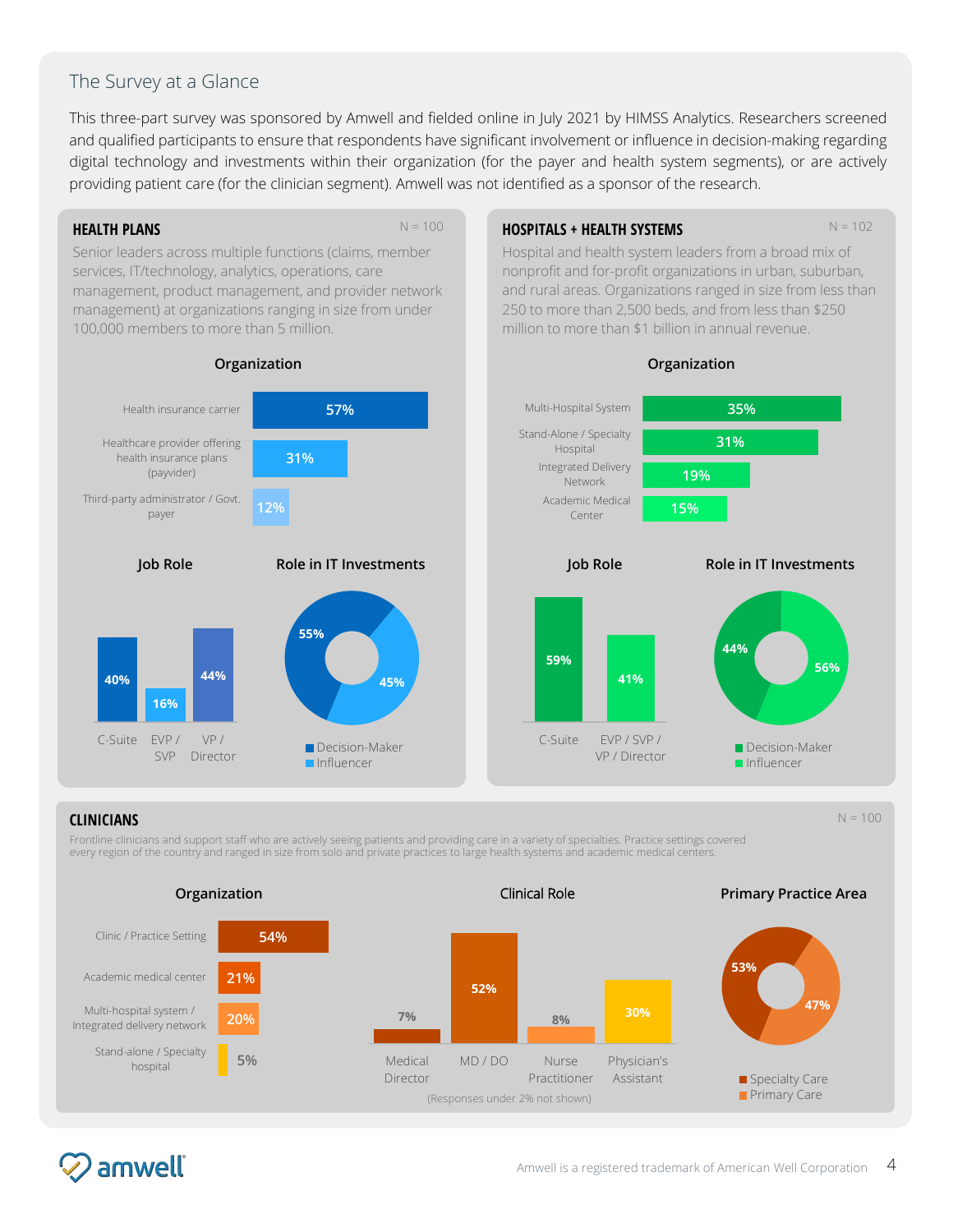

### Guiding Questions



How is telehealth adoption and utilization evolving following the first yearplus of the pandemic?



What barriers stand in the way of the continued expansion of virtual care, and how do those barriers vary by stakeholder?



Are there technology gaps or challenges that need to be addressed to make virtual care accessible, effective, and sustainable?

### How has the experience of the past year shaped the experience and expectations of payers, Key Takeaways



Telehealth has stabilized and continues to diversify, though utilization and awareness vary widely across the healthcare ecosystem.



 $\mathbb{Z}^{\bullet}$ ,  $\mathbb{Z}^{\bullet}$  health plan members, numerous implementation, organizational, and While stakeholders agree that telehealth is valuable for patients and technology barriers threaten to slow the expansion of virtual care.



Technology challenges — including an excessive number of digital platforms and a lack of interoperability — have emerged as a headwind.

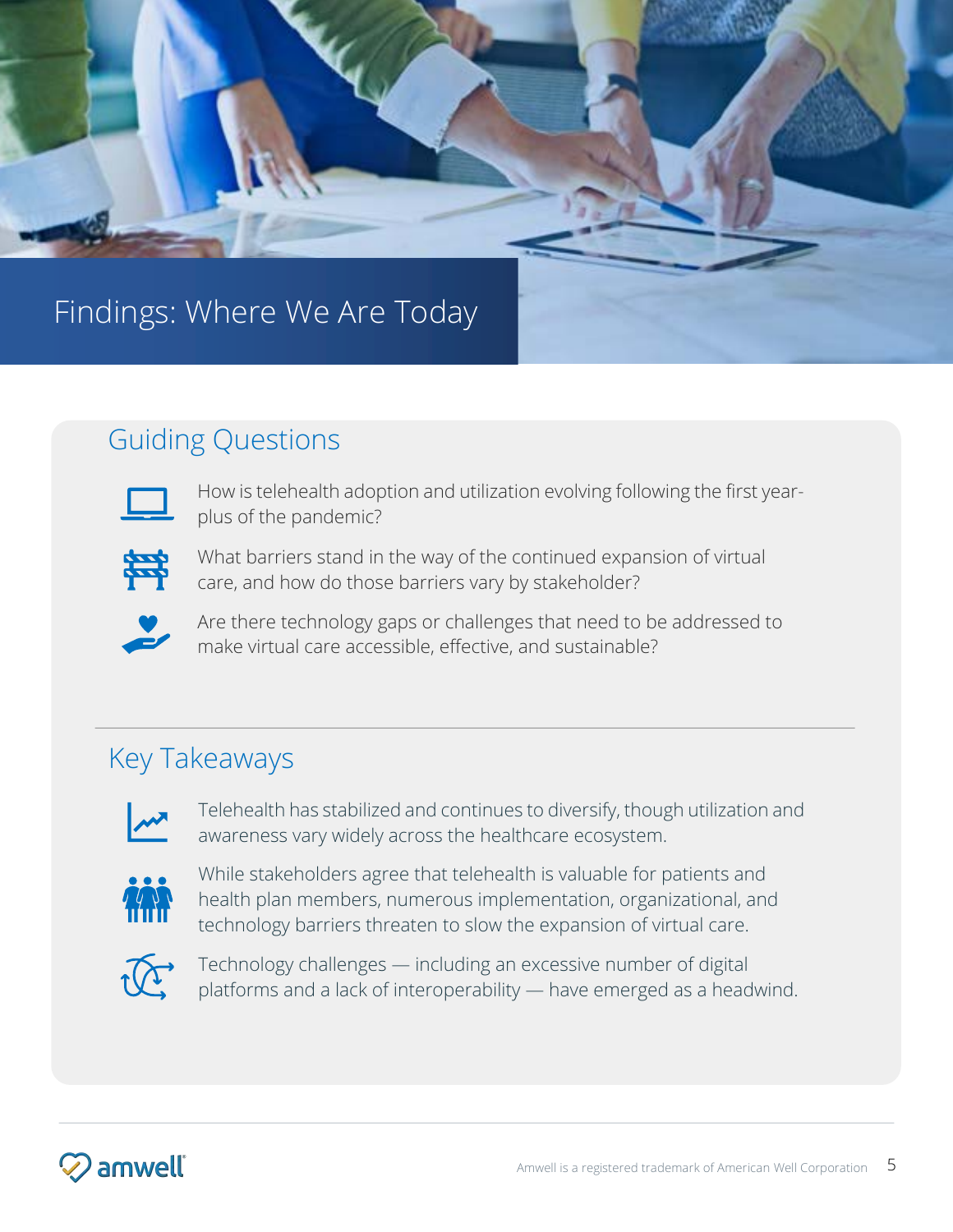### Telehealth continues to grow and diversify, though adoption and usage vary considerably across use cases and stakeholders.

Telehealth adoption and usage, which has stabilized since the first wave of the pandemic, remains way up by historical standards. Virtually all patients have had a telehealth visit by now — and virtually all clinicians have used telehealth to see patients as well. The question is no longer *why telehealth*, or whether people are willing to use it, but rather to understand how usage and behavior is evolving.

#### **Telehealth adoption: the new normal**

Although the percentage of clinicians using video visits for all or most of their total visits has declined since the peak of COVID, 94% of all clinicians report using telehealth today well above pre-pandemic levels.

Providers are currently using video visits for a wide range of interactions, including primary care appointments (49%), chronic condition management (66%), and follow-up visits after surgery or hospital stays (52%). Asynchronous touchpoints, including secure messaging via patient portal or SMS/text messaging, is less widespread but still notable, used by roughly one-quarter of clinicians for chronic condition management and follow-up after surgery or inpatient stays.

Clinicians have a generally favorable view of virtual care, citing benefits including improved patient access (82%), increased efficiency (53%), improved patient experience (51%), and a more flexible work-life balance for themselves (43%).

#### Telehealth Adoption and Utilization Among Clinicians

#### **Frequency of Video Visits**

What percent of total visits (including in-person visits) did you conduct via video visits during each time period?



#### **Impact of COVID-19 on Future Telehealth Use**

How has the pandemic and return to 'normal' in a post-vaccine world impacted your long-term desire and plans to use telehealth, if at all?



#### **Telehealth Usage By Visit Type and Modality**

In which of the following situations or cases do you currently utilize telehealth with your patients, at least some of the time, using any of the below modalities?



amwell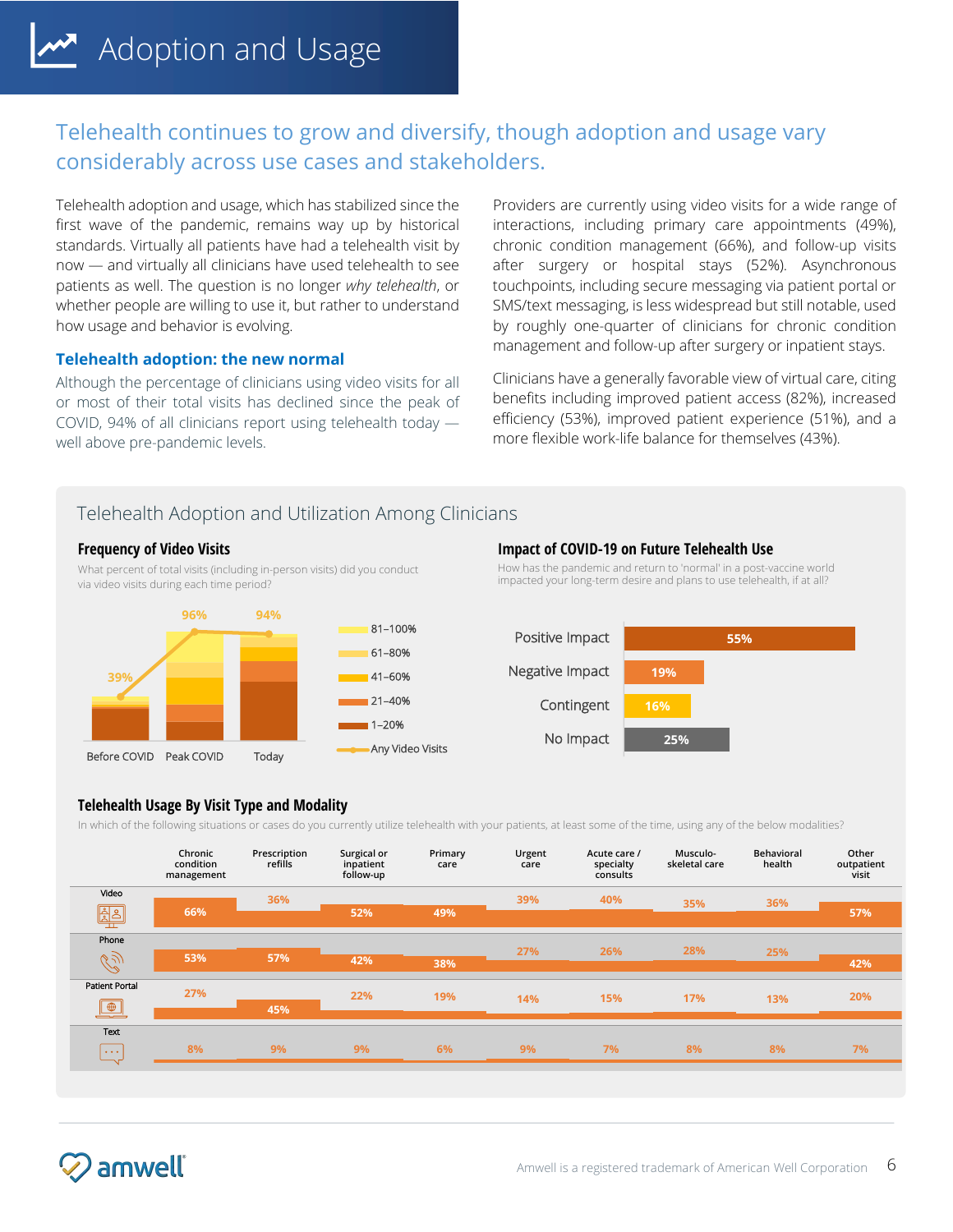#### Health Plans: Telehealth Adoption and Utilization

#### **Virtual Care Offerings**

Which of the following virtual care offerings/programs do you have in place today?





Among health plans, meanwhile, most organizations have one or more virtual care offerings in place today. Nearly two-thirds (63%) of the health plan leaders surveyed reporting having virtual primary care in place, for instance. Adoption and utilization among their membership appears to be uneven, however: Just over one-quarter of health plan leaders (26%) say member utilization of virtual care offerings exceeds their expectations — and 1 in 6 say it has failed to meet their expectations.

#### **Barriers to further expansion of virtual care**

Stakeholders agree that telehealth has had a positive impact, but several important barriers to widespread adoption remain. Nearly half of all health plan leaders cite a confusing member experience (46%) and a lack of awareness among members of virtual care offerings (40%) as the most common barriers to greater utilization among members.

By contrast, a lack of patient awareness of telehealth is a relative nonfactor among hospitals and health systems. Health system leaders cite staff resources (41%); uncertainty around reimbursement (39%); and security, privacy, or compliance risks (35%) as top barriers to delivering virtual care. Clinician resistance (33%) is also near the top of the list.

Despite their general willingness and intention to continue using telehealth, the frontline clinicians we surveyed confirm the perception among hospital and health system leaders that providers remain hesitant about widespread telehealth adoption. Clinicians cite a preference for in-person visits (51%), uncertainty around reimbursement (38%), and questions about clinical appropriateness (34%) as the main reasons inhibiting them from expanding virtual care.

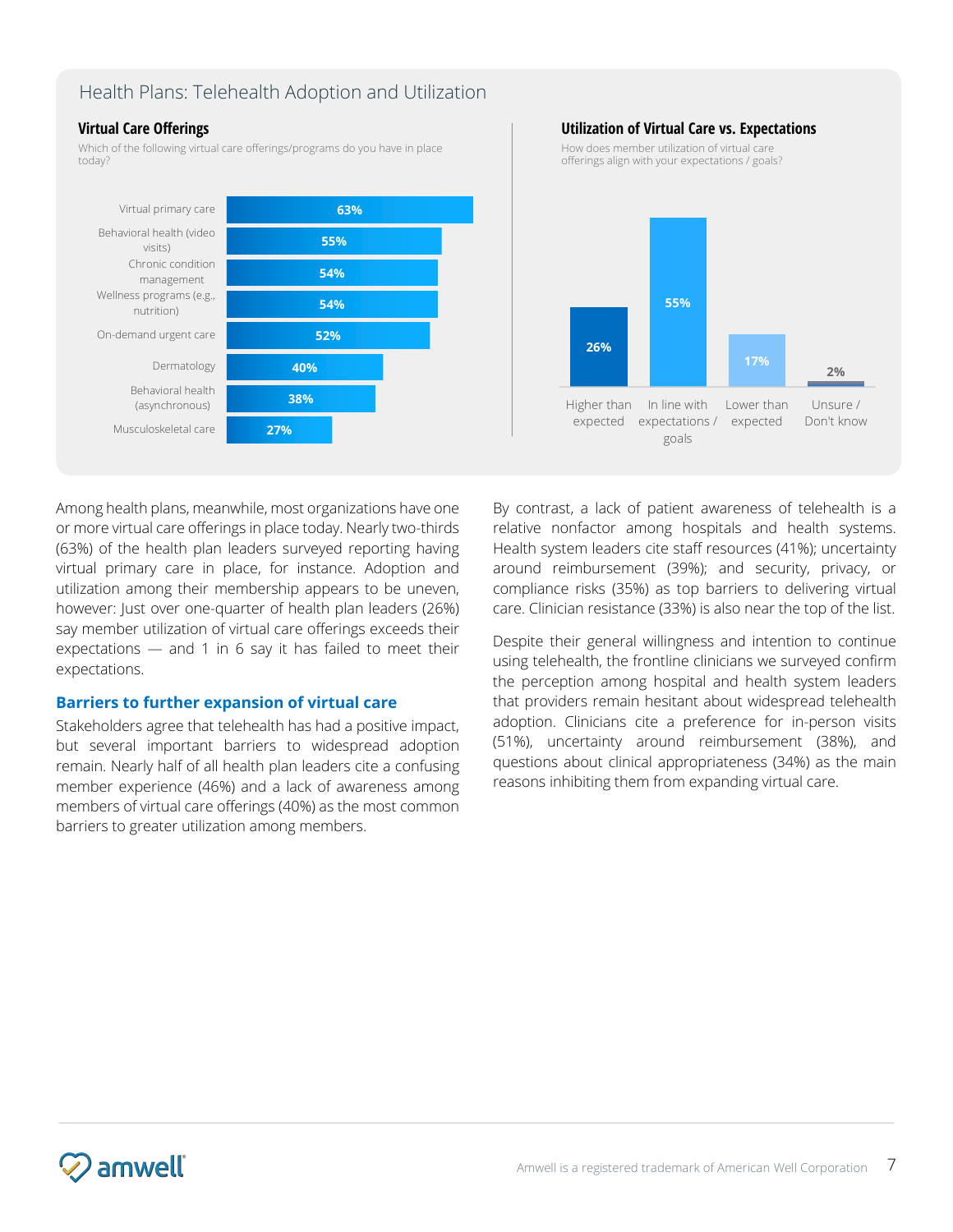#### Common Barriers to Delivering Virtual Care

Barriers ranked in the top 3 by each segment of survey respondents

#### **Health Plans**

What are the most significant barriers to driving greater member utilization of virtual care?

Confusing member experience Lack of awareness of virtual care offerings Inability to leverage data collected from RPM devices Security/privacy/compliance risks Network provider resistance / lack of interest Lack of interoperability / data sharing Members are not interested in using virtual care Language barriers Members do not recognize our brands/benefits



#### **Hospitals and Health Systems**

What are your organization's most significant barriers to delivering virtual care?

Staff resources to implement virtual care Uncertainty around reimbursement Security/privacy/compliance risks Clinician resistance in adopting new solutions EHR Integration Competing with patient expectations Excessive number of virtual care platforms Nonclinical staff resistance in adopting new solutions Inability to efficiently/accurately bill for the visit Scheduling capabilities Securing patient consent for virtual visits Incorporating of interpreters/language translation



#### **Clinicians**

Aside from any technical / technological concerns you may have using virtual care, what current barriers, if any, are inhibiting use and/or further integration of virtual care in your practice?

I prefer seeing patients in person Uncertainty around reimbursement Questions about clinical appropriateness My patients don't want to see me over video Lack of/limited EHR integration Security/privacy/compliance risks Admin/nonclinical staff resistance Lack of funding/budget for technology Incorporation of interpreters/language translation Excessive number of systems used to deliver/support virtual… Lack of training Lack of leadership support



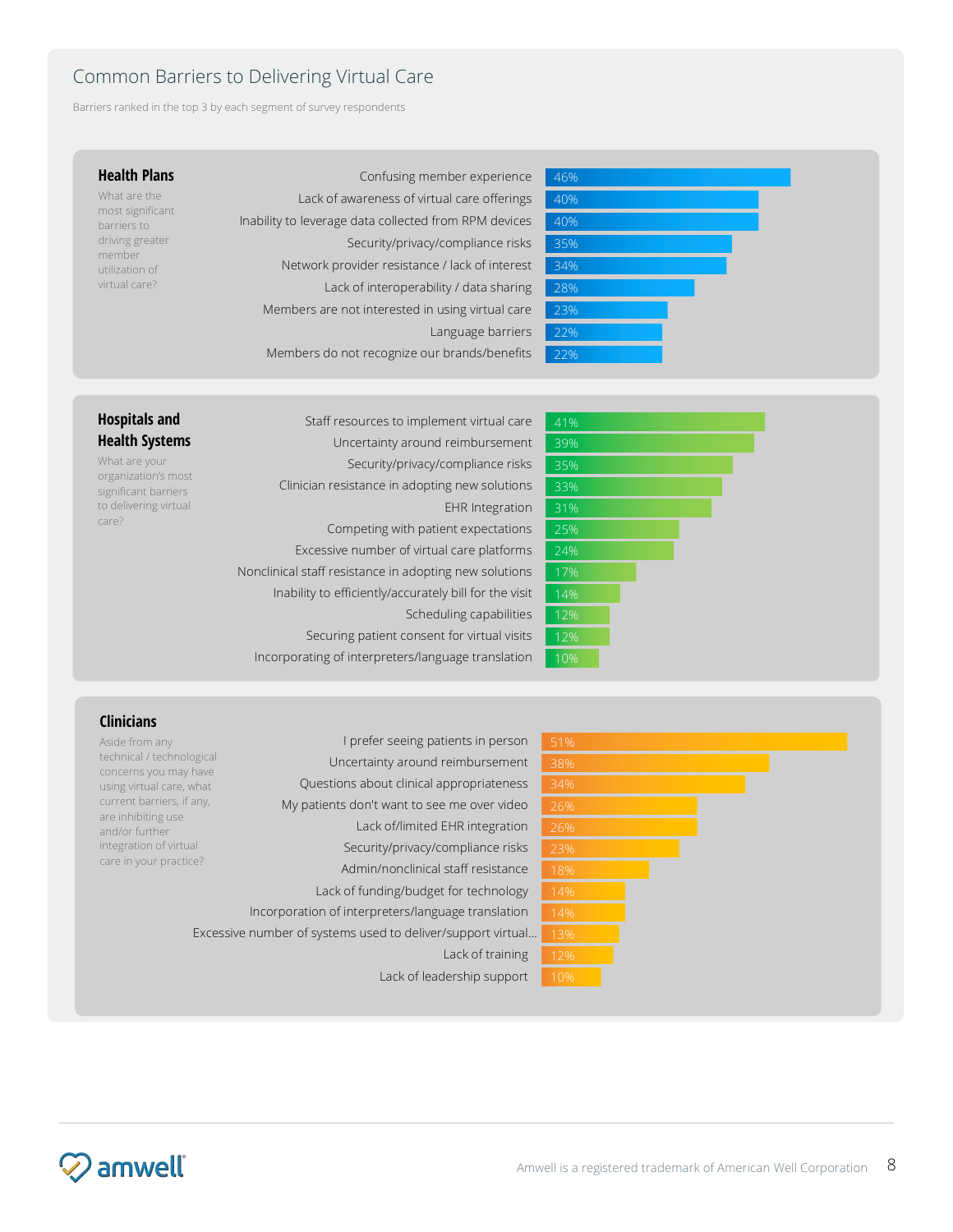# $\widehat{M}$  Technology and Platforms

### Technology challenges — including an excessive number of digital care platforms and a lack of interoperability — have emerged as important pain points.

Across all three survey segments, technology limitations were a common thread. At least one-quarter of the respondents in each segment cited the following as barriers to delivering virtual care:

- Excessive number of systems used to deliver or support virtual care
- EHR integration (lack of, or limited, integration)
- Security, privacy, or compliance risks
- Lack of interoperability or data-sharing
- Inability to leverage data collected from remote patient monitoring (RPM) devices

Two themes in particular rise to the surface: an excessive number of platforms used for digital care and a lack of interoperability.

#### **Excessive number of virtual care platforms**

The majority of health plans and providers are using at least three platforms/systems for virtual or digital care — and more than one-quarter have five or more platforms in place. This type of platform "sprawl" is especially acute at hospitals and health systems, larger institutions in particular. Roughly 1 in 6 integrated delivery networks and 1 in 5 academic medical centers reported using eight or more platforms for digital care experiences.

#### **Integration and interoperability**

Lack of integration was called out as a pain point by all three respondent groups (see box on previous page). Nearly 1 in 4 clinicians say virtual care systems and workflows are not at all or hardly integrated with their organization's existing systems.

#### Number of Platforms in Use for Virtual and Digital Care



#### **Health Plans**

How many virtual care platforms / services / vendors do you have today?

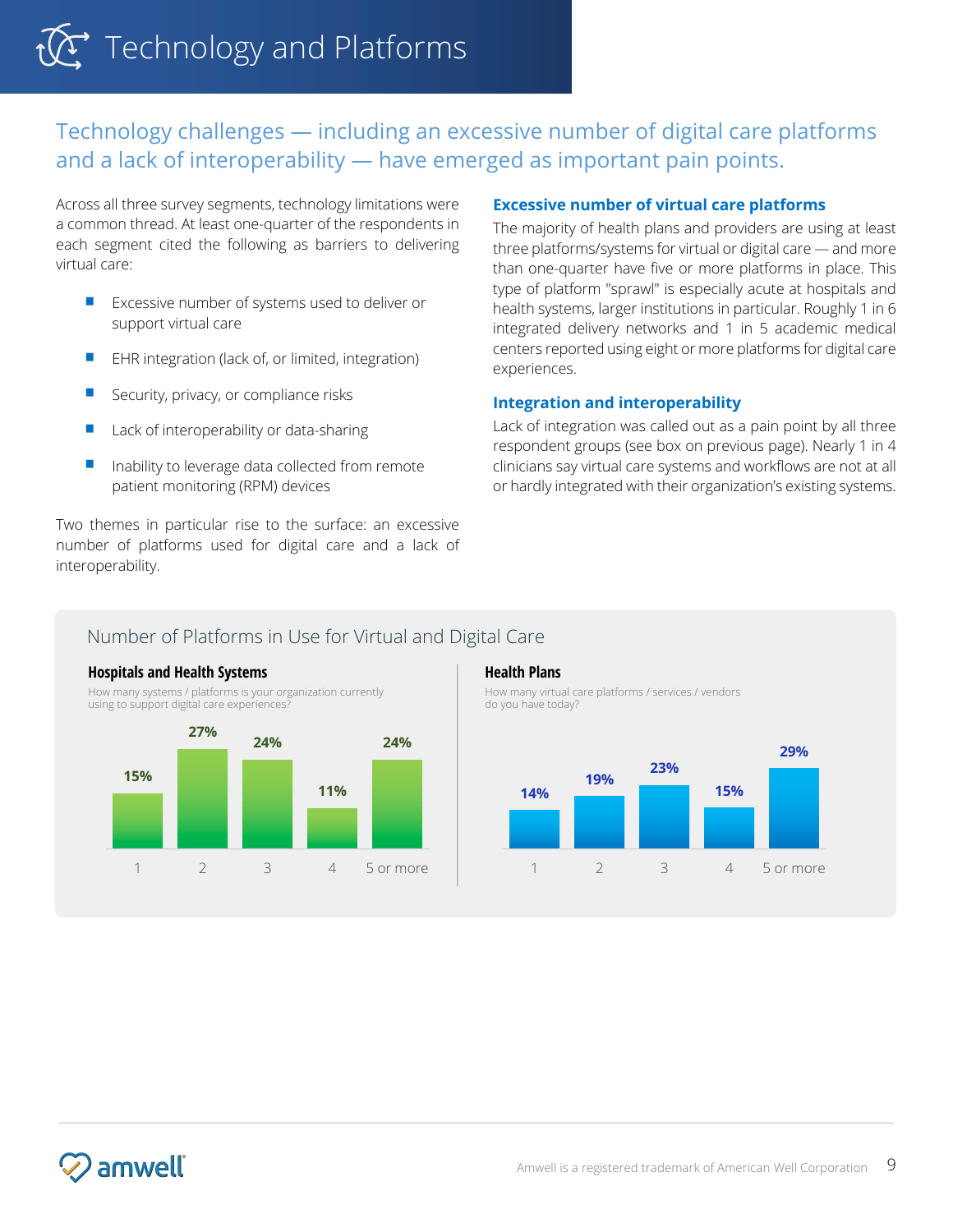## Findings: Future State

### Guiding Questions



How are healthcare stakeholders incorporating virtual care into their organizational strategy and planning?



How are organizational objectives driving or influencing future investment in virtual care?



What technology, functionality, or infrastructure do stakeholders deem most necessary to the successful expansion of digital care delivery?

#### How has the experience of the past year shaped the payers  $\mathcal{A}$ Key Takeaways



**Providers** Most decision-makers intend to increase their investment in virtual care over the next 2 years and beyond.



Vary across health plans, hospitals and health systems, and clinicians. Though stakeholders share several broad objectives for virtual care (such as improving patient/member access and experience), priorities



Healthcare providers juggling multiple telehealth platforms are keen to consolidate and integrate their virtual care technology and experiences.

How has the experience of the past year shaped the experience and expectations of payers,

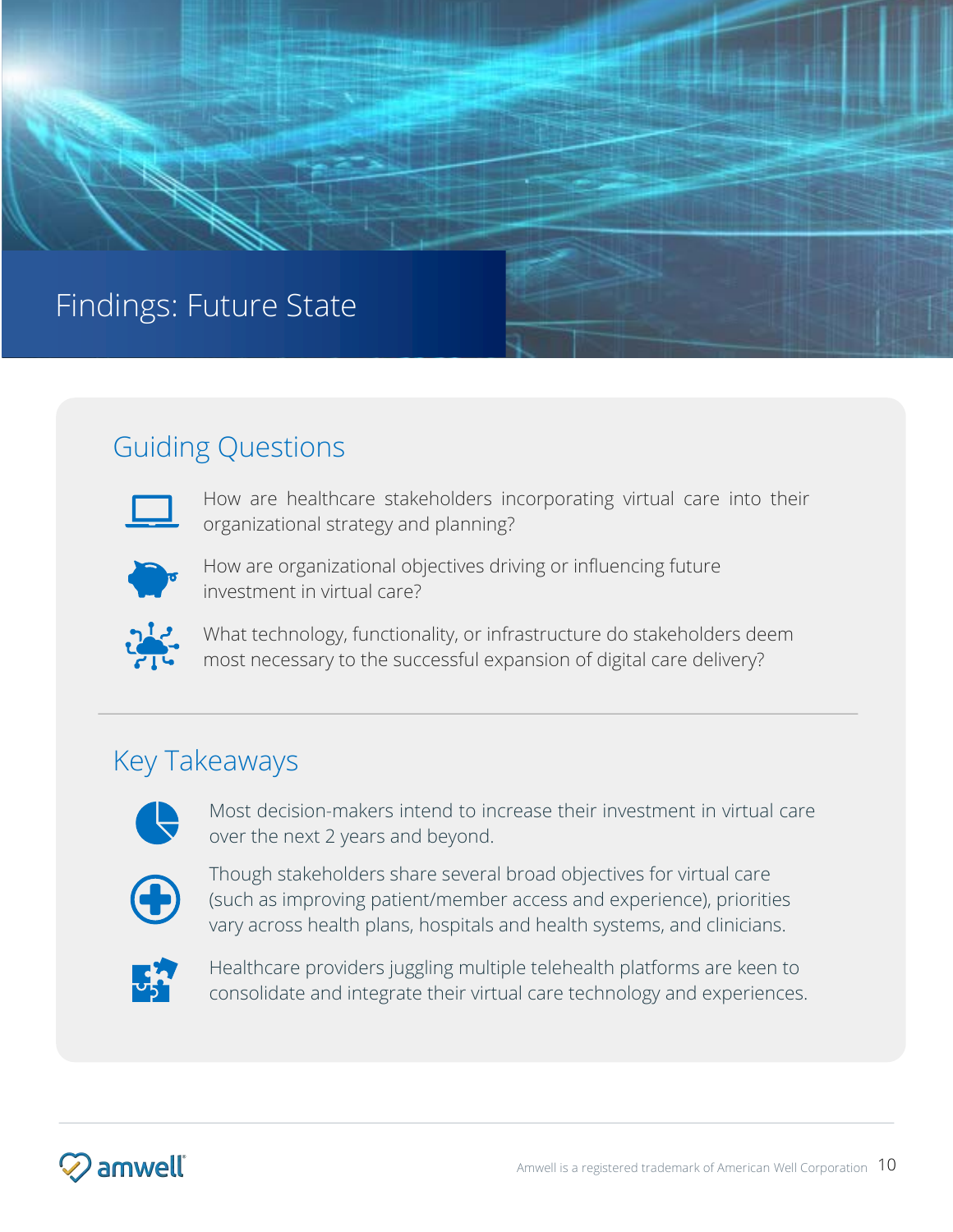### Stakeholders have seen the potential of telehealth and are reassessing their objectives, priorities, and needs for the future.

Whatever reservations they may have about virtual care, clinicians are feeling positive about the future and the potential of telehealth. More than half of the clinicians surveyed (55%) say the pandemic has positively impacted their long-term desire to use telehealth, and they predict their current telehealth usage will stay the same or increase in the next three years.

Likewise, more than half of all hospital and health system leaders (56%) are planning to increase their investment in telehealth solutions and virtual care over the next two years. Staff training and support, telehealth for specialty care, and hospital at home capabilities were all among the top needs cited by the respondents.

Among health plans, meanwhile, the majority of those who do not have already have virtual care offerings in place (such as virtual primary care, live behavioral health visits, chronic condition management, and musculoskeletal care) intend to add them in the next 24 months — and all but a few of the remaining respondents expect to consider those benefits eventually.

#### **Priorities and objectives**

What's driving these investments? What goals are they working toward? The perceived benefits and desired outcomes associated with virtual care varied considerably by stakeholder.

#### **Hospitals and Health Systems: Virtual Care Strategy**

When thinking of virtual care, what is your organization's anticipated strategy post pandemic, in the next two years or so?



As we've seen (see box on p. 6), a majority of clinicians report that their experience with virtual care during the pandemic has positively impacted their desire and their plans to use telehealth moving forward. Among those who expressed a positive impact, by far the most cited benefit to using virtual care is the ability to increase access for patients, followed by increased efficiency and an improved patient experience. Clinicians who felt their practice had been positively impacted

#### **Health Plans: Planned Investments in Virtual Care**

When thinking of your members' future needs/expectations regarding virtual care, when do you expect to implement each of the following offerings?

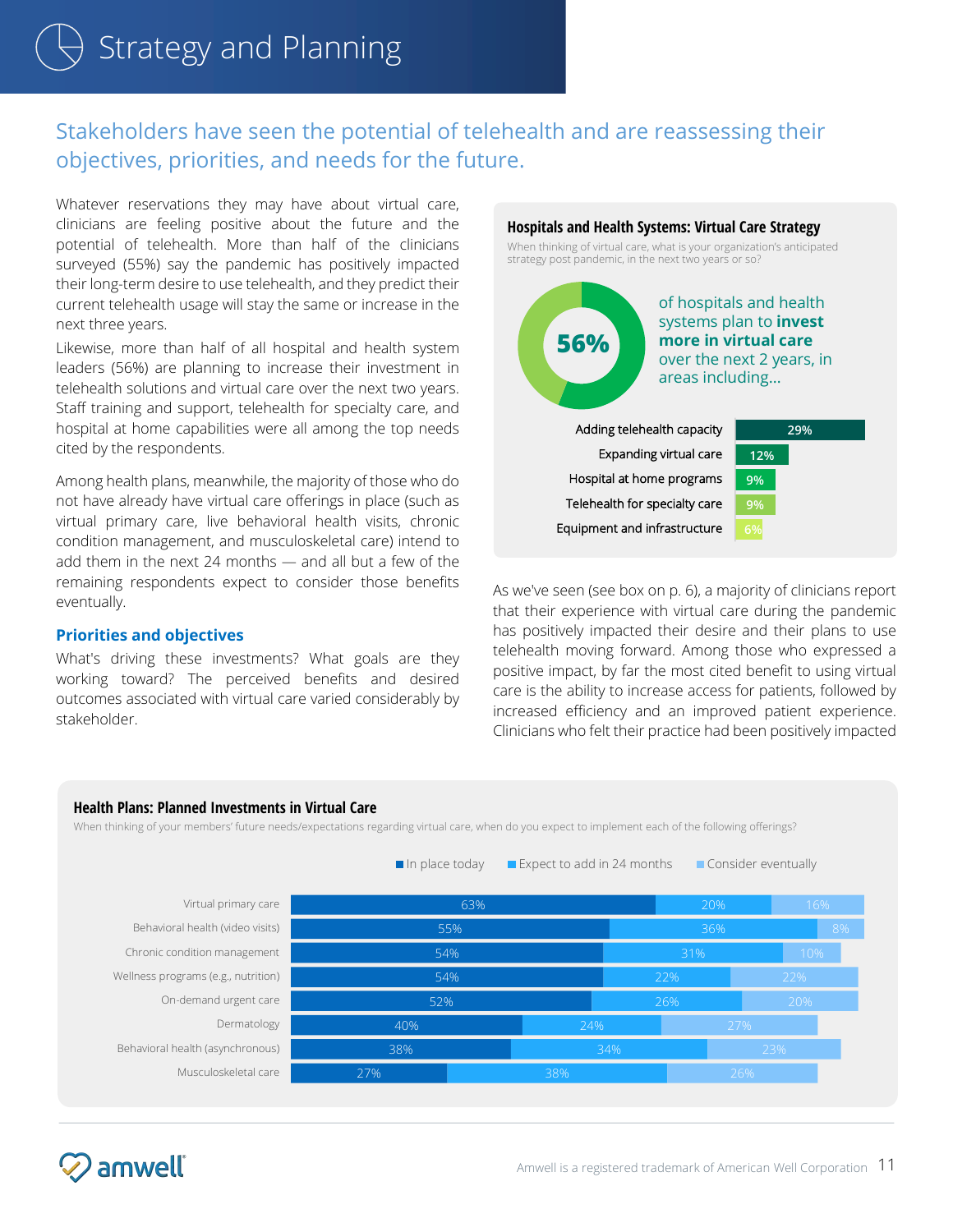#### **Clinicians: Benefits of Increasing Telehealth Use**

(Open-ended response)



#### **Hospitals and Health Systems: Purchasing Drivers**

What are the top three drivers in your decision-making process when it comes to technology purchases of a digital care system provider?



by their telehealth experience during COVID-19 focused on convenience and efficiency — for both patient and provider:

- *Patients have responded very positively to telehealth and have come to appreciate its*   $convenience.$ 
	- *Telehealth definitely has a role in the future of outpatient visits. It is convenient for all parties and will only become more streamlined as we become more comfortable with it.*
	- *I believe telehealth will become standard practice across many specialties. There are times where its use is appropriate and more convenient for the patient.*

A majority of hospitals and health system leaders, echoing the views of clinicians, report that patient satisfaction scores (69%), provider adoption and satisfaction (65%), improved access to care (59%), and the ease of implementing and using technology are all KPIs for current telehealth technology.

However, while ease of use and patient experience rate high on the list of factors influencing technology purchasing decisions, hospital and health system leaders cite cost decisions, hospital and Health System readers of and the medicing points of the **Health System Readers** where the three drivers in your decision-making process when it will be a second process when it will be a second process when it will be a second process when it will be a second process when it will be a second process w

Health plan leaders report that visit volumes (66%), member satisfaction scores (63%), improved outcomes (63%) and access to care (60%), provider adoption and satisfaction (49%), and ROI and operational efficiency (46%) are the top objectives/KPIs currently being used to measure telehealth technology. These KPIs closely mirror the factors driving investment in technology among health plans. Senior health plan leaders overwhelmingly agree on the main priorities and objectives behind their investments, with more than threequarters citing improving patient outcomes and access to care, lowering costs and driving ROI, and streamlining the member experience as a "very" or "extremely" high priority for technology investment decisions.

#### **Health Plans: Purchasing Drivers**

What are the top three drivers in your decision-making process when it comes to technology purchases of a digital care system provider?



#### amwell **Payers: Purchasing Drivers**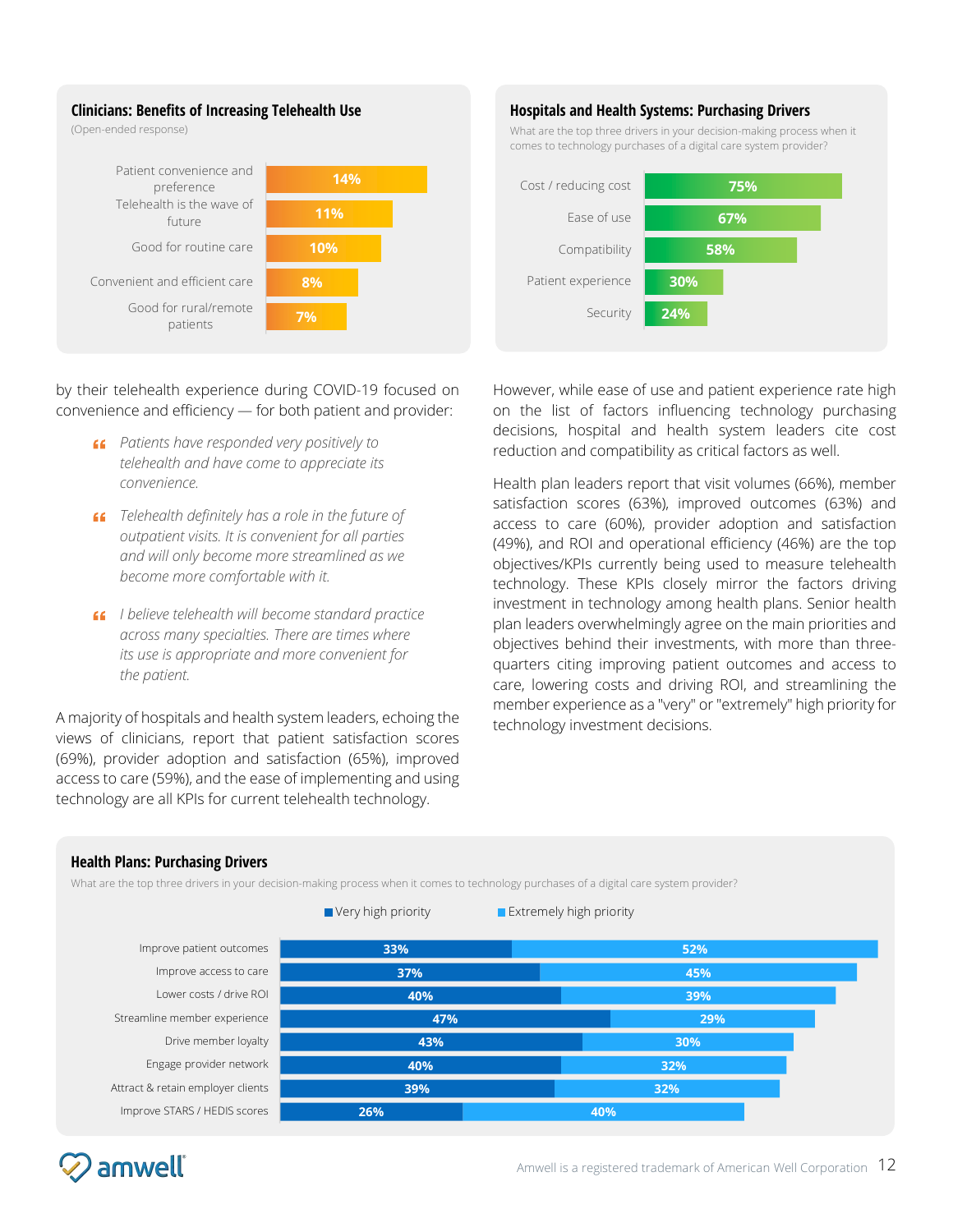

### Regardless of their specific objectives for virtual care, stakeholders share many technology pain points and see a need for streamlined, integrated solutions.

As they reassess their long-term objectives and the potential of virtual care, stakeholders are also assessing the gaps in their existing technology and redrafting their wish lists of tools and features for telehealth.

#### **Technology needs**

Clinicians identified quality video connections as the top feature necessary for a successful telehealth experience. Clinicians also emphasize the importance of integrating telehealth in existing workflows and systems. Two-thirds cite the following features as "very" or "extremely" impactful:

- **E** Launch a video visit from the EHR (73%)
- **■** Integrate with existing workflows, systems, patient portals, etc. (70%)
- Integrate data from remote patient monitoring devices (66%)
- Payer integration (63%)

For their part, hospitals and health systems wish to simplify and streamline their telehealth technology, citing cost reduction, ease of use, and compatibility as their top purchasing drivers. More than 80% of the respondents said the ability to integrate with existing workflows, fast video connections, and reducing admin burden were "very" or "extremely" important factors in telehealth technology investments.

#### **Platform consolidation**

For telehealth, the vast majority of hospitals and health systems want to move toward a single integrated platform for telehealth. Among the decision-makers and influencers currently using two or more platforms, 77% said moving toward a single, secure platform that is fully integrated with other systems (such as the EHR and compliance systems) is "very" or "extremely" important for their organization, citing benefits such as streamlined implementation, training, vendor management, and data collection.

#### Technology 'Wish Lists' for Virtual Care

#### **Clinicians**

Of the tools and features a virtual care platform could offer, how impactful would each of the following be in allowing a higher level of patient care?



#### **Hospitals and Health Systems**

How much do each of the following influence your decision to purchase a digital care platform?



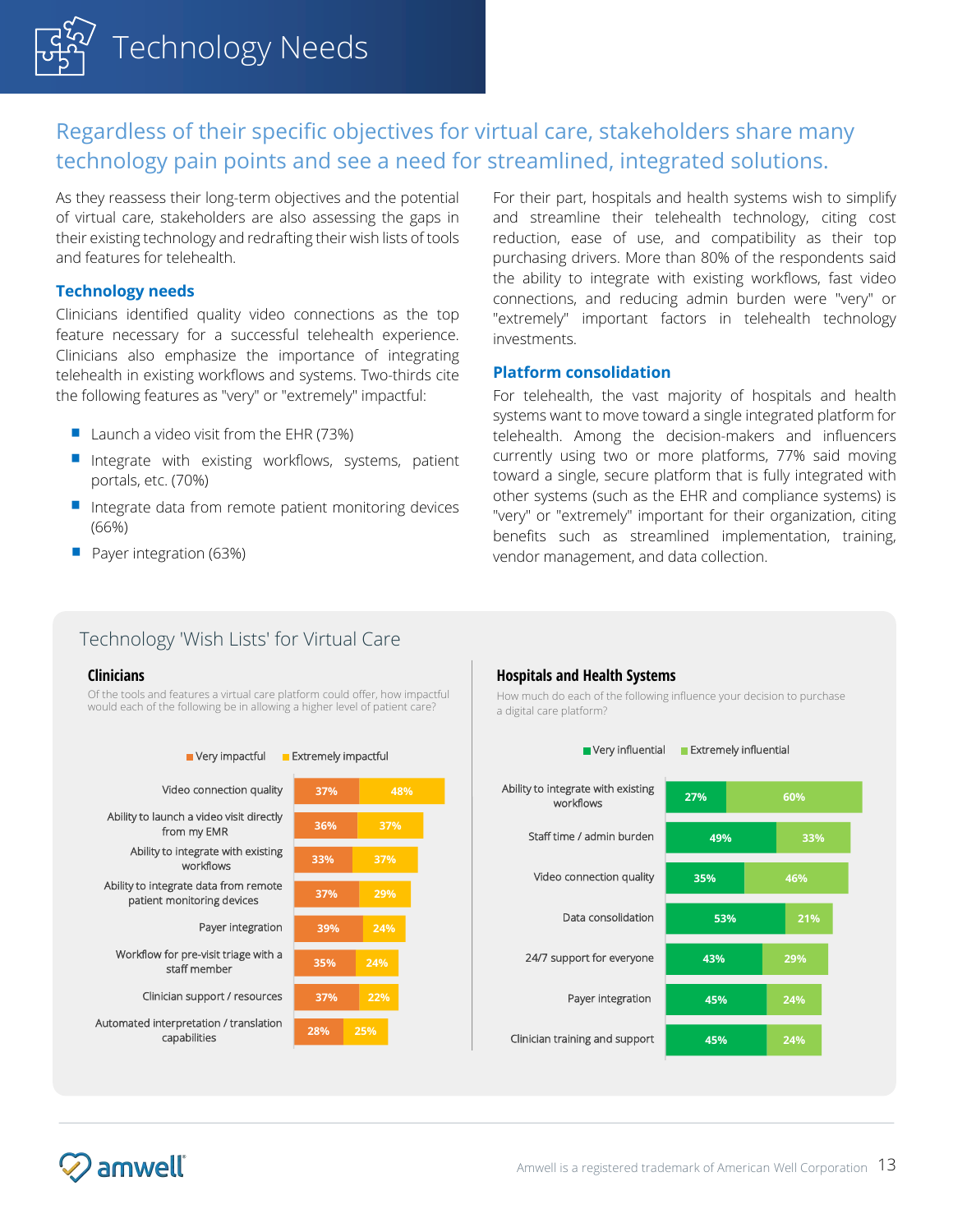Clinicians agree that moving toward a fully integrated telehealth platform would be beneficial. Over 80% of providers believe investing in a fully integrated virtual or hybrid care system would have a positive impact on clinical outcomes and patient experiences — and roughly one-third said it would have a "very" or "extremely" positive impact.

Just 14% of health plans use just one virtual care platform or service today, while nearly 30% say moving to one platform would be ideal. Organizations that are currently using 3 to 4 platforms are especially eager to consolidate. By contrast, health plans with 5 or more platforms today tend to be satisfied with the number of platforms they have in place. Health plans with a larger number of platforms may view that as a wider, more sophisticated virtual care offering for their members, rather than a source of complexity and integration challenges — a notable difference from hospitals and health systems.

While the number of platforms is less of a pain point for health plans than for providers, health plan leaders still express a strong wish for greater interoperability and data-sharing across platforms. Roughly three-quarters of all respondents say that access to virtual care member data and insights through a single digital platform would streamline the member experience (a top challenge they face today), as well as improve patient outcomes and support the development of innovative models of care coordination and delivery.

#### Benefits of a Single Platform

#### **Clinicians**

If your organization were to invest in fully integrating virtual and/or hybrid care in your processes, workflows, etc., how much of an impact do you believe it would have on clinical outcomes and patient experience?



#### **Hospitals and Health Systems:**

How important is it for your organization to have the ability to use a fully integrated single telehealth platform, which allows for a regulatory compliant data exchange and digital care services across your organization's ecosystem?



#### **Health Plans**

How would you rate your level of agreement with the following statement? Access to virtual care member data and insights through a single digital platform offers the ability to…



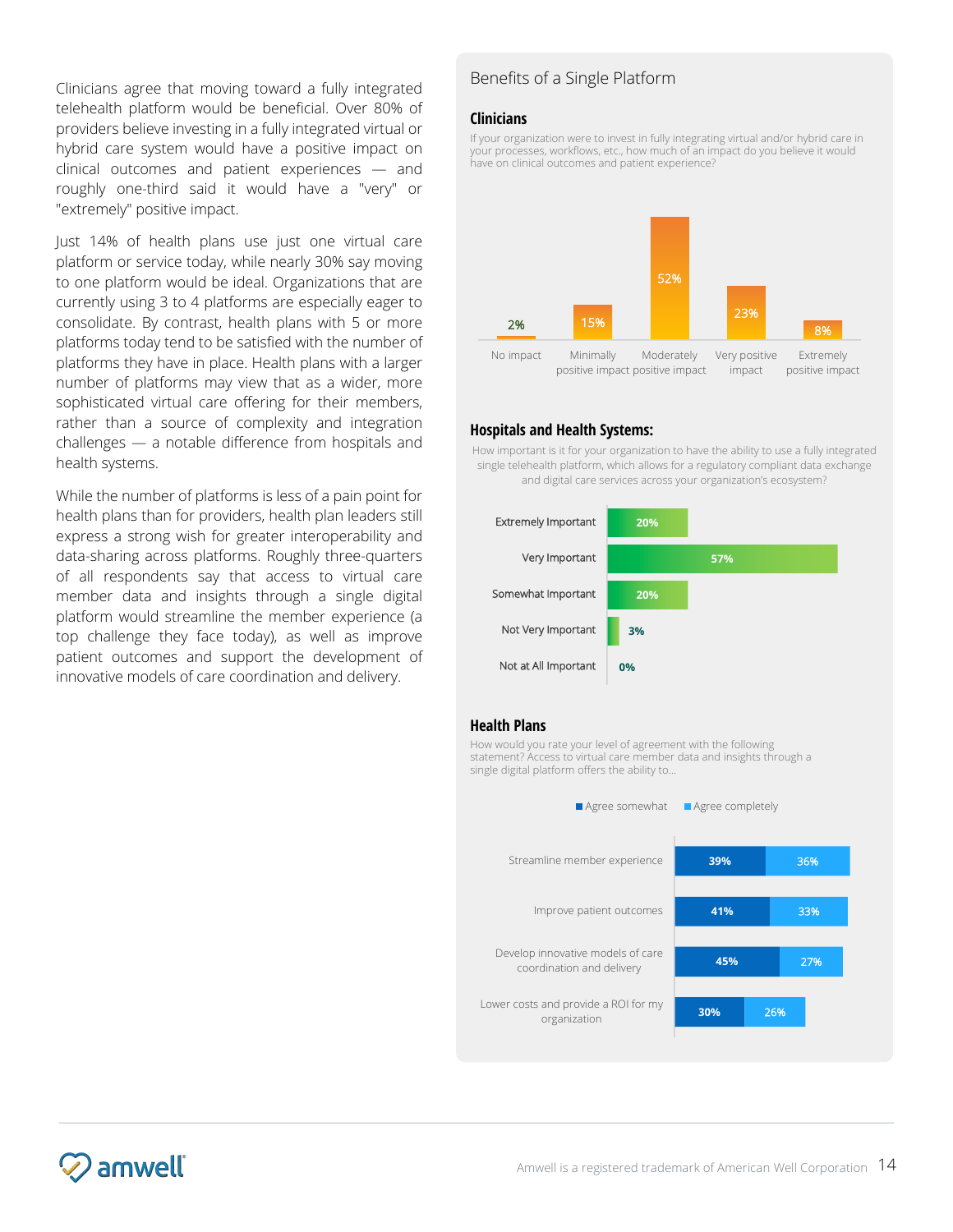

Telehealth is entering its third phase. The first was a decadeslong incubation period in which telehealth users and use cases rose incrementally over a matter of decades. COVID-19 marked the start of the second phase. The lockdowns, the public health emergency, the reimbursement mandates, the proliferation of videoconference platforms enabled by the

relaxation of HIPAA enforcement all of it made for a sudden and spectacular increase in adoption.

For many patients and providers, over long stretches of 2020, telehealth was the only game in town. It proved to be a lifeline, but for many organizations that meant launching and scaling telehealth solutions as quickly as possible to meet the overwhelming need. The focus was on speed, not strategy. The pandemic didn't leave much room for long-range planning, and

now that the dust is beginning to settle, healthcare decisionmakers are taking stock of the systems and solutions that have sprung up around them.

Here's what they're seeing: Multiple platforms or systems for digital care are now in place — not only for telehealth, but also for patient engagement, remote patient monitoring, and more — but they tend live in silos. Organizations are struggling to integrate virtual care into aging or patchwork systems, which often fail to communicate with one another.

**TELEHEALTH 3.0 IS DEFINED BY A SHIFT FROM PANDEMIC-FUELED EXPEDIENCY TO CONSOLIDATION, INTEGRATION, AND PURPOSEFUL CENTRAL PLANNING — A SHIFT FROM SPRAWL TO SMART GROWTH.**

From the vantage point of the senior decision-makers represented in this survey, telehealth in 2020 was like a boomtown that has experienced unexpected and unchecked growth. Suddenly filled with newcomers who flocked there out of necessity or opportunity, the city is now realizing that it needs better infrastructure, new roads and transit hubs, a sustainable revenue base, livable spaces, and better broadband. The third phase of telehealth, which has

been called Telehealth 3.0, is defined by a shift from pandemic-fueled expediency to consolidation, integration, and purposeful central planning — a shift from sprawl to smart growth.<sup>1</sup>